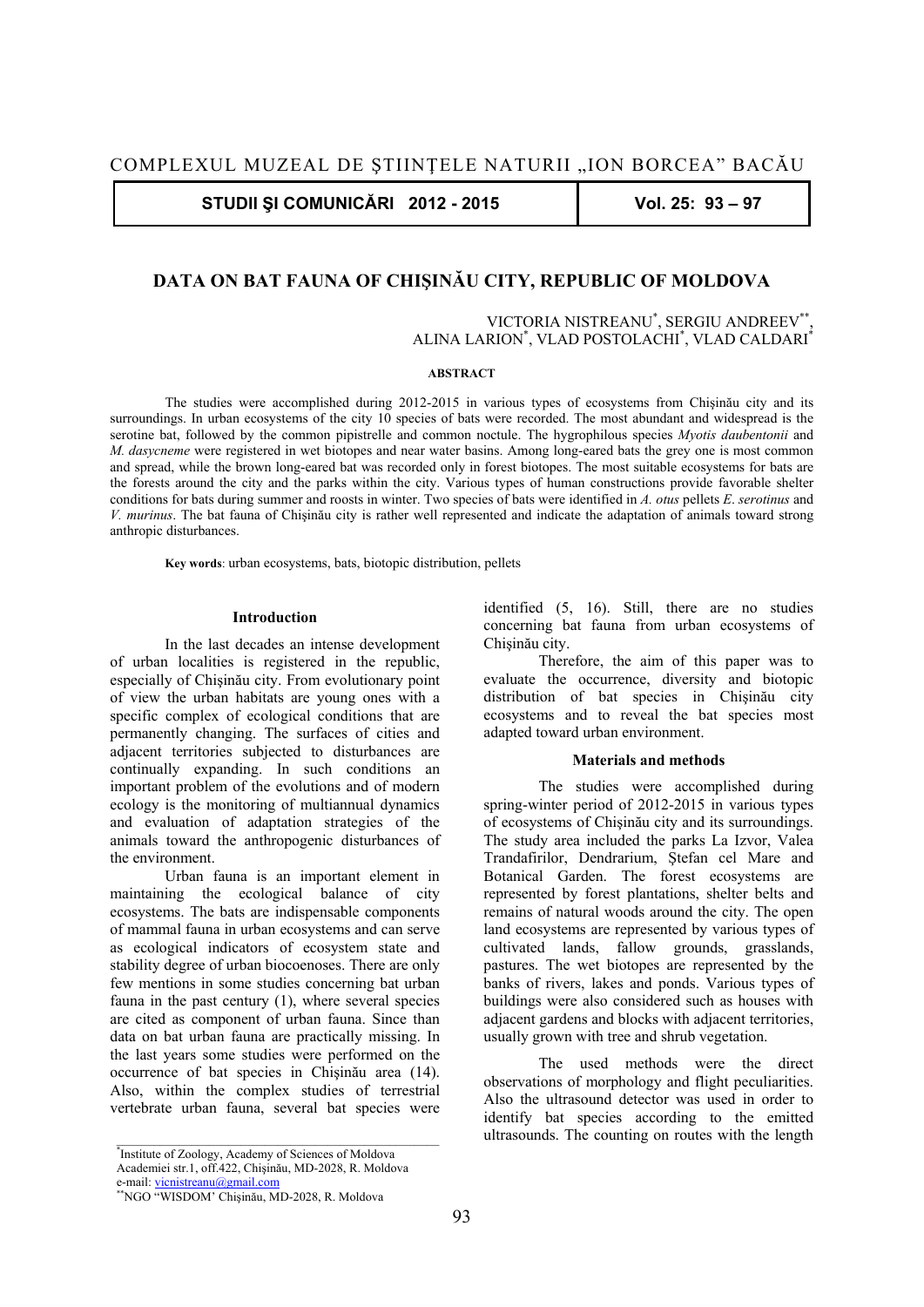of 1 to 5 km was made during several days each month (March-October). Pellets of *Asio otus* were collected in the yard of a primary school in Ciocana sector, where remains of bats were identified.

In studies the following equipment was used: binoculars, laser rangefinder, night vision monocular, GPS E-Trex-10, digital camera, ultrasonic detector D-230.

# **Results and discussions**

 During the studies in Chişinău city and its surroundings 10 species of bats were recorded out of 21 species existing on the territory of the Republic of Moldova (tab. 1).

The most widespread and common species was the serotine bat (*Eptesicus serotinus*), registered in all the studied biotopes. It was recorded in springautumn period in various types of forest biotopes, in parks, near wet habitats, flying above open lands (pastures, cultivated sectors, fallow ground, gardens, small squares) and in buildings, where they spent the day. In winter period it was found in various building attics, even in corners of large halls of administrative buildings, usually at the upper floors.

The lesser horseshoe bat (*Rhinolophus hipposideros*) was registered only one time with the ultrasound detector in a summer evening in forest biotope near Vadul-lui-Voda suburb. It is a rare species inhabiting in Nistru river valley. The species has a specific of ultrasound frequency, between 105 and 115 kHz and can't be mistaken for other species.

The common pipistrelle (*Pipistrellus pipistrellus*) was recorded in most of the ecosystems, except the shore of lakes, ponds and rivers. This species is widespread in rural and urban localities and have a tendency toward synanthropization, therefore it is well adapting toward urban conditions and can be met in urban ecosystems during the whole year.

**Table 1 -** Bat species registered in urban ecosystems of Chişinău city and surroundings.

|     |                           | Ecosystems               |              |        |          |                         |       | Pellets |
|-----|---------------------------|--------------------------|--------------|--------|----------|-------------------------|-------|---------|
| No  | <b>Species</b>            | Forest                   | Shelter      | Parks  | Wet      | Open biotopes Buildings |       | of Asio |
|     |                           |                          | <b>belts</b> |        | biotopes |                         |       | otus    |
| 1.  | Rhinolophus hipposideros  | $^{+}$                   |              |        |          |                         |       |         |
| 2.  | Myotis daubentonii        | $^{+}$                   | -            | $^{+}$ | $^{+}$   | $^{+}$                  | $^+$  |         |
| 3.  | M. dasycneme              |                          |              | $^{+}$ | $^{+}$   |                         |       |         |
| 4.  | M. mustacinus             | $^+$                     |              | $^{+}$ |          |                         |       |         |
| 5.  | Nictalus noctula          | $^{+}$                   | $^{+}$       | $^{+}$ |          |                         | $\pm$ |         |
| 6.  | Plecotus austriacus       | $\overline{\phantom{0}}$ | $^{+}$       | $+$    |          | $^{+}$                  | $^+$  |         |
| 7.  | P. auritus                | $^{+}$                   | $^{+}$       | $^{+}$ |          |                         |       |         |
| 8.  | Pipistrellus pipistrellus | $^{+}$                   | $^{+}$       | $^{+}$ |          | $^{+}$                  | $\pm$ |         |
| 9.  | Eptesicus serotinus       | $^{+}$                   | $^{+}$       | $+$    | $^{+}$   | $^{+}$                  | $^+$  | $^{+}$  |
| 10. | Vespertilio murinus       |                          | -            |        |          |                         |       | $^{+}$  |

The hygrophilous species *Myotis daubentonii*  and *M. dasycneme* were registered in wet biotopes and in parks near water basins. The Daunbenton's bat, which is more spread, was also recorded flying above open lands (pastures, fallow ground), but always near water sources, such as rivulets and small ponds. It was found occasionally in attics of various buildings. The whiskered bat (*M. mystacinus*) is a rather rare forest species that was recorded in forest ecosystems and seldom in parks.

 The common noctule (*Nictalus noctula*) is a widespread forest species, but it can be found in localities. Thus, it was recorded in various types of forest ecosystems, as well as in buildings. A large colony of about 200 individuals was found in a building, during the repair works at the beginning of December 2013. The colony was carefully removed in boxes near Cricova town, situated at about 15 km from Chişinău city, at the entrance of abandoned stone quarries. After one month the place was inspected and no individuals were registered, they probably found shelter in the nearest locality.

Among long-eared bats (*Plecotus*) the grey one is most common and spread. It avoids compact and dense forest stands, but occurs in shelter belts and parks. It prefers open type biotopes and during winter it was found in buildings: in attics, at the corner in large halls, or even hanging on the walls (fig. 1). The brown long-eared bat is more rare and was registered in only various kind of forest biotopes.

The most suitable ecosystems for bats are the forests around the city and the parks within the city, where the most of bat species were registered. Only in forest biotopes, especially at ecotone areas, were recorded the lesser horseshoe bat and other 6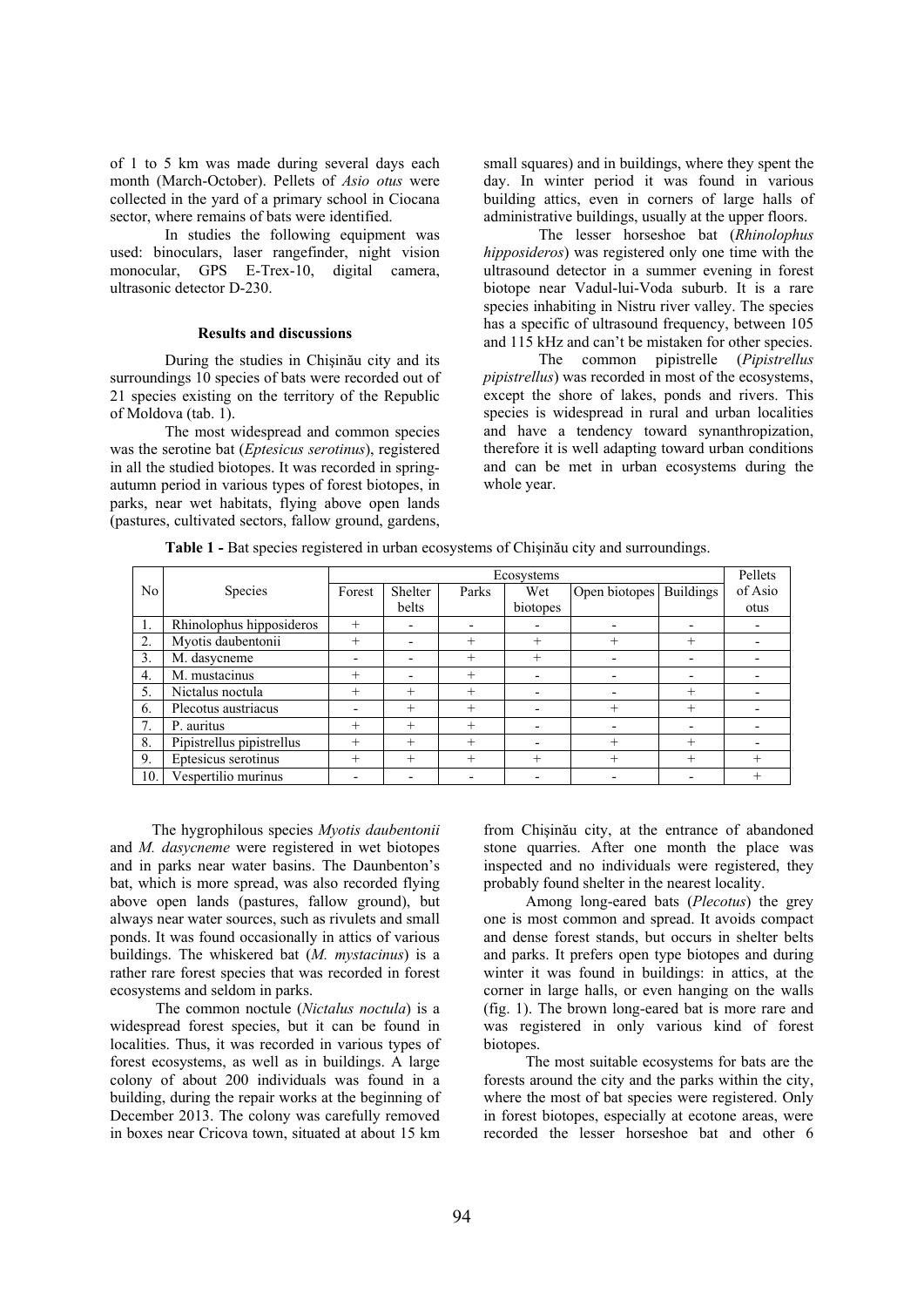species. The recreational and touristic activities in forest ecosystems around the city formed specific types of habitats near the city with accumulation of food waste that are attractive for many insects, which, at their turn, represent the trophic source for the bats.

The parks provide favorable trophic conditions due to the existence of various types of habitats, such as tree plantations, with old and hollow trees, water habitats, where typically hygrophilous species were met (Daunbenton's bat and pond bat), as well as large alleys, along which prefer to hunt the serotine bat, the long-eared bats and the whiskered bat. In shelter belts the most common species were recorded, while in wet biotopes the Daunbenton's bat and pond bat were registered along with the most common and eurytopic serotine bat. In open biotopes, located mostly at city limits, only four most common species were registered. Various kind of buildings prove to be suitable for five bat species that find favorable shelter conditions and are well adapted to anthropic disturbances. The representatives of these species often spent the winter in buildings, of which the common noctule form winter colonies, while the rest of species hibernate solitarily or in small groups of 2-4 individuals (Daunbenton's bat).



**Fig. 1** – *Plecotus austriacus* hanging on the wall.

In studies from the previous years in Chişinău city there were recorded 11 bat species: *Rh. hipposideros, M. blythii, M. daubentoni, M. dasycneme, M. nattereri, M. mystacinus,* 

*Plecotus sp., N. noctula, P. pipistrellus, P. nathusii, E. serotinus* (1). The long-eared bat (*Plecotus*) mentioned in several studies from the past century is probably was *P. austriacus*, which is more common in city ecosystems. Another species recorded in the past century and wasn't recorded in the last years is *N. leisleri*, which was registered in the forest ecosystems around the city (2). In earlier studies the presence of *M. blythi* (13), P. *pipistrellus, E. serotinus* (2, 3) and *V. murinus* (8) is mentioned for Chişinău city.

During the analysis of about 1000 pellets of long eared owl collected in Chişinău, 11 individuals of two bat species were identified: *E*. *serotinus* with 2 individuals and *V. murinus* with 9 individuals, which constituted 0.29% from all identified animals.



**Fig. 2 –** Trophic spectrum of long-eared owl in winter period in Chişinău city.

 The majority of *A. otus* trophic spectrum consists of rodents, followed by birds and shrews. The bat species are only occasionally hunted during winter. In warm winter days, especially in localities, some bat individuals leave their shelters and fly around in the evening hours.

The presence in pellets of *V. murinus* individuals is of particular interest, because it is a very rare and endangered species that was recorded only in several places from the central part of the republic.

The occurrence of bats in long-eared owl's diet is mentioned for other regions, such as Czech Republic (4), Slovakia (6, 15), Spain (10, 12), Italy (11), Israel (7), Ukraine (9). In all the studies the proportion of bats was low and varied between 0,009% and 2.3%, which is consistent with our data.

The bat fauna from urban ecosystems of Chişinău city is rather well represented and indicate the adaptation of animals toward strong anthropic disturbance. The presence of some rare species, such as the lesser horseshoe bat, pond bat, particoloured bat indicate that the animals find favorable conditions (roost, food, reproduction sites) in urban ecosystems of the city.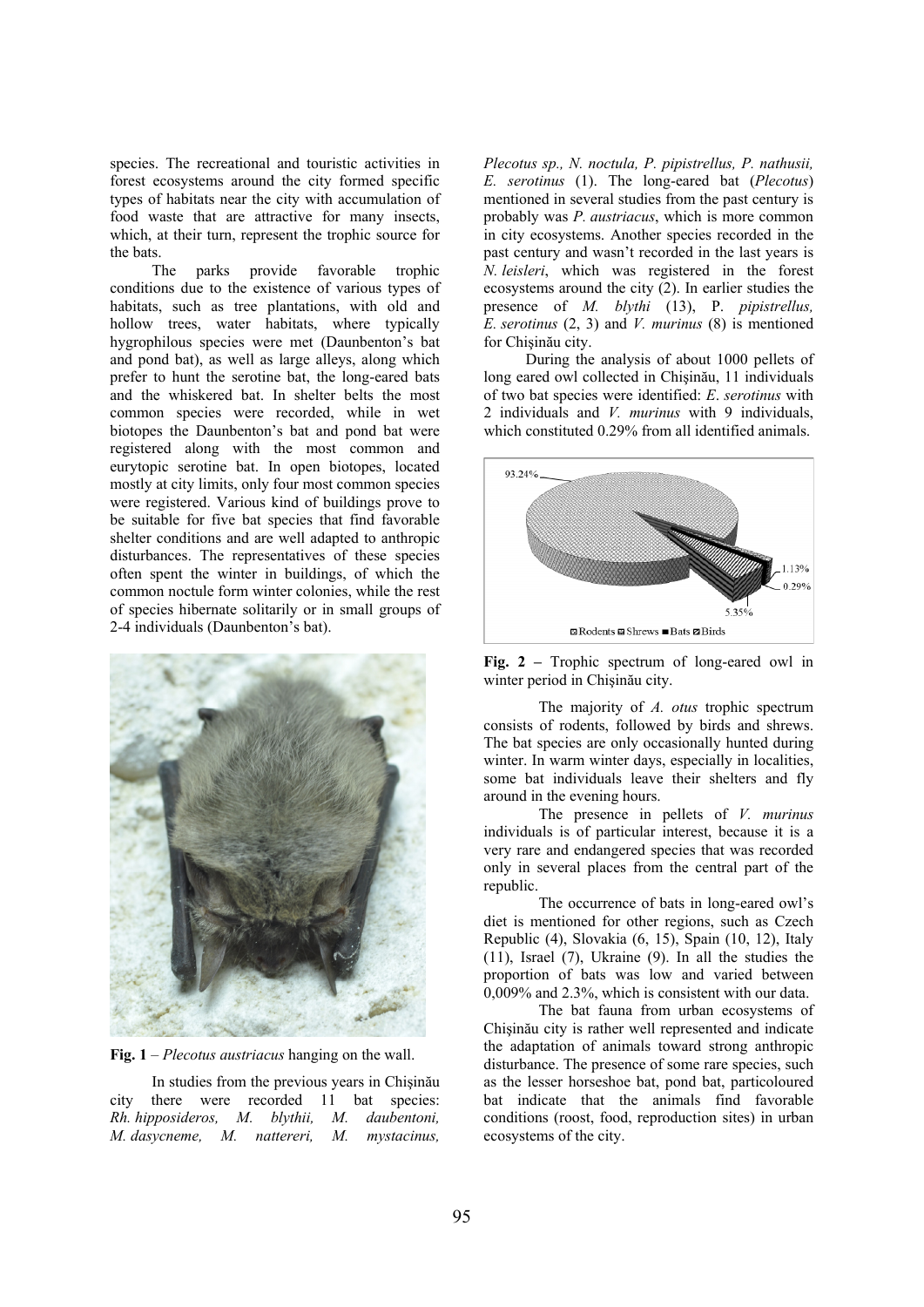## **Conclusions**

In Chişinău city and its surroundings 10 species of bats were recorded. The most abundant and widespread is the serotine bat, followed by the common pipistrelle and common noctule. The hygrophilous species *Myotis daubentonii* and *M. dasycneme* were registered in wet biotopes and near water basins. Among long-eared bats the grey one is most common and spread, while the brown long-eared bat was recorded only in forest biotopes.

The most suitable ecosystems for bats are the forests around the city and the parks within the city. Various types of human constructions provide favorable shelter conditions for bats during summer and roosts in winter.

Two species of bats were identified in *A. otus* pellets: *E*. *serotinus* and *V. murinus*. The bat fauna of Chişinău city is rather well represented and indicate the adaptation of animals toward strong anthropic disturbance.

The study was performed under the fundamental projects 15.187.0211F financed by the Academy of Sciences of Moldova.

#### **Rezumat**

Cercetările au fost efectuate in anii 2012- 2015 în diverse tipuri de ecosisteme ale municipiului Chişinău. Speciile de chiroptere au fost identificate după morfologia externă şi tipul zborului, precum şi cu ajutorul detectorului de ultrasunete. În raza oraşului şi în împrejurimi au fost semnlate10 specii de lilieci. Cea mai comună şi răspândită este liliacul târziu, urmat de liliacul pitic şi cel de amurg. Specii higrofile liliacul de apă şi cel de iaz au fost înregistrate în habitatele umede din apropierea bazinelor acvatice. Printre liliecii urecheați mai abundent şi răspândit este liliacul urecheat cenuşiu, iar cel brun a fost semnalat doar în ecosisteme forestiere (păduri, parcuri, perdele). A fost localizată o colonie de cca 200 indivizi de liliac de amurg în timpul reparaţiilor unei clădiri din zona central a municipiului. În ingluviile ciufului de pădure au fost identificate 2 specii de lilieci: *E*. *serotinus* şi *V. murinus*, care au constituit 0,29%. Fauna de lilieci a mun. Chişinău este destul de bine reprezentată, ceea ce denotă adaptarea animalelor la perturbările antropice din ecosistemele urbane.

# **References**

1. ANISIMOV, E.P., COJUHARI, A., 1978 – *City fauna and its protection*. Chişinău "Cartea Moldoveneasca": 56 pp. (in Russian)

2. AVERIN, IU.V., LOZAN, M.N., 1965 – Rukokrylye Moldavii. *Voprosy ecologii i*  *practicheskogo znachenia ptits i mlekopitayushcih*. Chişinău, No 2, p. 25-33.

3.AVERIN, IU., LOZAN, M., MUNTEANU, A., USPENSKII, G., 1979 – *Jivotnyi Mir Moldavii.* Mlekopitaiushcie. Chisinău "Stiinta". 188 pp.

4.BENCOVÁ, V., KAŠPAR, T., BRYJA, J., 2006 – Seasonal and interannual changes in diet composition of the Long-eared Owl (Asio otus) in Southern Moravia. *Tichodroma* 18: 65–71.

5.CARAMAN, N., POSTOLACHI, V., CALDARI V., 2012 – Mammal fauna in forest ecosystems of Chişinău city. *International*  Conference of Young Researchers, 10<sup>th</sup> edition, Chişinău: 24.

6.CELUCH, M., KAŇUCH, P., 2005 – Winter activity and roosts of the noctule (*Nyctalus noctula*) in an urban area (Central Slovakia). *Lynx (Praha)*, n. s., 36: 39–45.

7.CHARTER, M., IZHAKI, I., LESHEM, Y., ROULIN A., 2012 – Diet and breeding success of long-eared owls in a semi-arid environment. *Journal of Arid Environments,* 85: 142-144

8.DOROSHENKO, A. V., 1975 – Mesta obitania i chislennost letuchih myshei Moldavii. In "Ecologia ptits i mlekopitayushcih Moldavii", Chișinău "Stiinta": 82-96.

9.DREBET, M. V., 2013 – Winter aspect of the Long-eared Owl (*Asio otus* L.) in Kamianets-Podilskyi and the role of Chiroptera in its diet. *Branta*, 16: 98-106.

10. ESCALA, C., ALONSO, D., MAZUELAS, D., MENDIBURU, A., VILCHES, A., ARIZAGA, J., 2009 – Winter diet of Long-eared Owls *Asio otus* in the Ebro valley (NE Iberia). *Revista Catalana d'Ornitologia* 25:49-53.

11. FABRIZIO, S., MARCHESI, L., PEDRINI P., 2008 – Density, diet and productivity of Long-eared Owls Asio otus in the Italian Alps. *Bird Study*, 55(3): 321-328.

12. GARSIA, A. M., CERVERA, F., RODRIGUES, A., 2005 – Bat predation by longeared owls in Mediterranean and temperate regions of Southern Europe. *J. Raptor Res*. 39(4): 445-453.

13. LOZAN, M., 1972 – Letuchie myshi – druzya cheloveka. Chişinău "Timpul", 24 pp.

14. MUNTEANU, A., NISTREANU, V., SAVIN, A., TURCANU, V., CORCIMARU, N., CEBANU, A., MOŞU, A., ROMANESCU, V., BONDARENCO, A., ANDREEV, S., LARION, A., SÎTNIC, V., 2013 – *Atlasul speciilor de vertebrate (mamifere, reptile, amfibieni, peşti) incluse în cadastrul regnului animal al Republicii Moldova*. Chişinău, S.n., "Elan Poligraf", 100 pp.